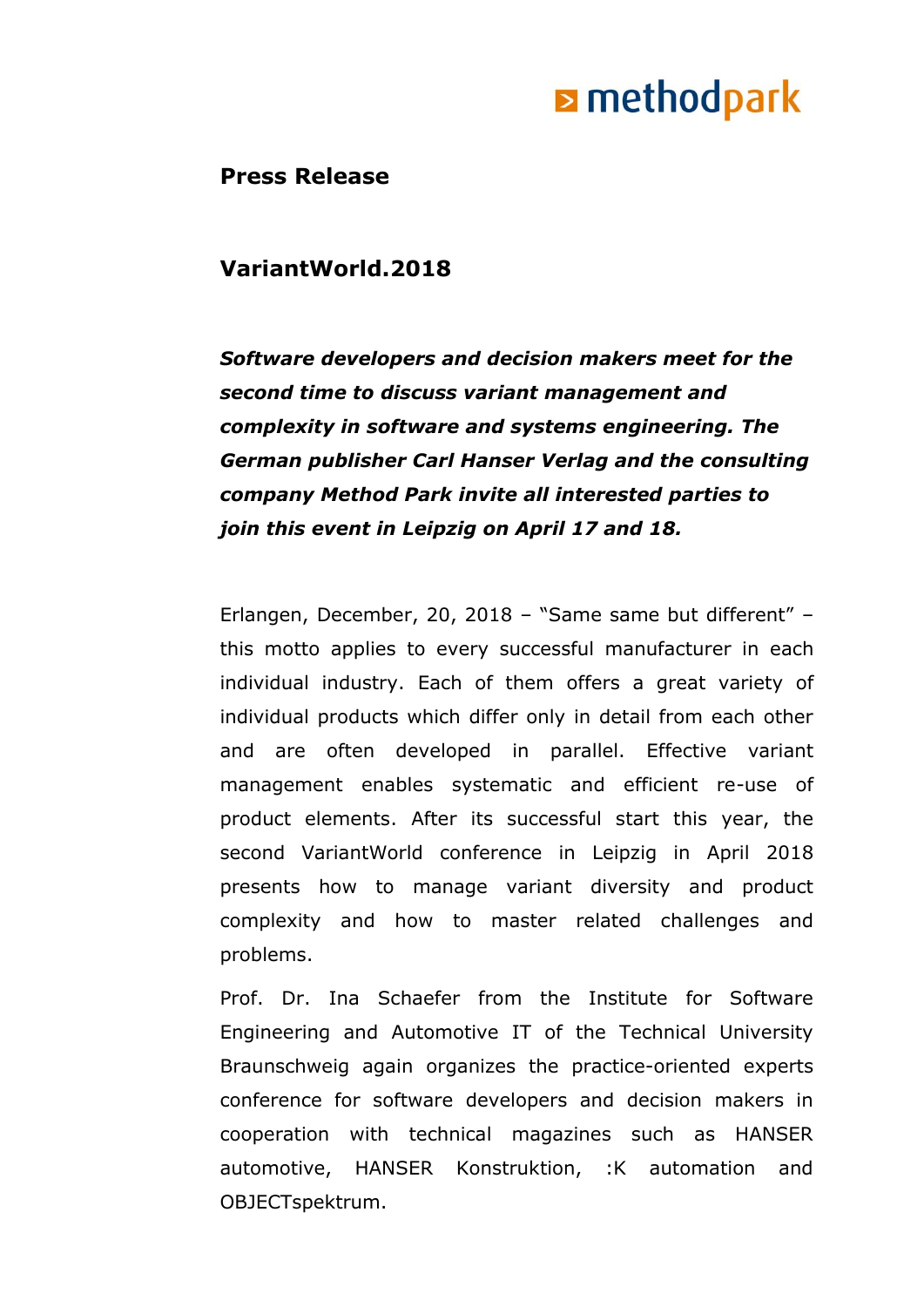The conference focuses on the following topics:

- Processes and methods for the management of variant diversity and product complexity
- Best practices and roll-out strategies in systems development
- Solutions from different industries and inspirations of current research

Additionally to presentations by experts, the conference provides interactive sessions such as the solutions trail. "In this session, we discuss present questions and problems. At different stopovers, we present and discuss potential solutions", says the conference organizer, Sylvia Hahn, of the German publisher Hanser Verlag. On the first conference day, conference participants have the opportunity to hand in their own questions and topics in the Open Space which are then bundled by the advisory board. On the second conference day, participants can discuss individual topics and questions among each other in thematic groups.

Participants can look forward to a high-quality conference program. Companies such as Continental, EIGNER Engineering Consult, Fraunhofer IESE, FZI Research Center for Information Technology, IBM, INVENSITY GmbH, Method Park Consulting GmbH, Method Park Engineering GmbH, Robert Bosch GmbH, SICK AG, Soley GmbH, University of Gothenburg, and voelter – engineering office for software technology already confirmed their presentations at this conference.

Participant comments on VariantWorld.2017:

"Qualified participants, high-level presentations." Dr. Ulrich Schweiger, Knorr-Bremse Rail Vehicle Systems, Germany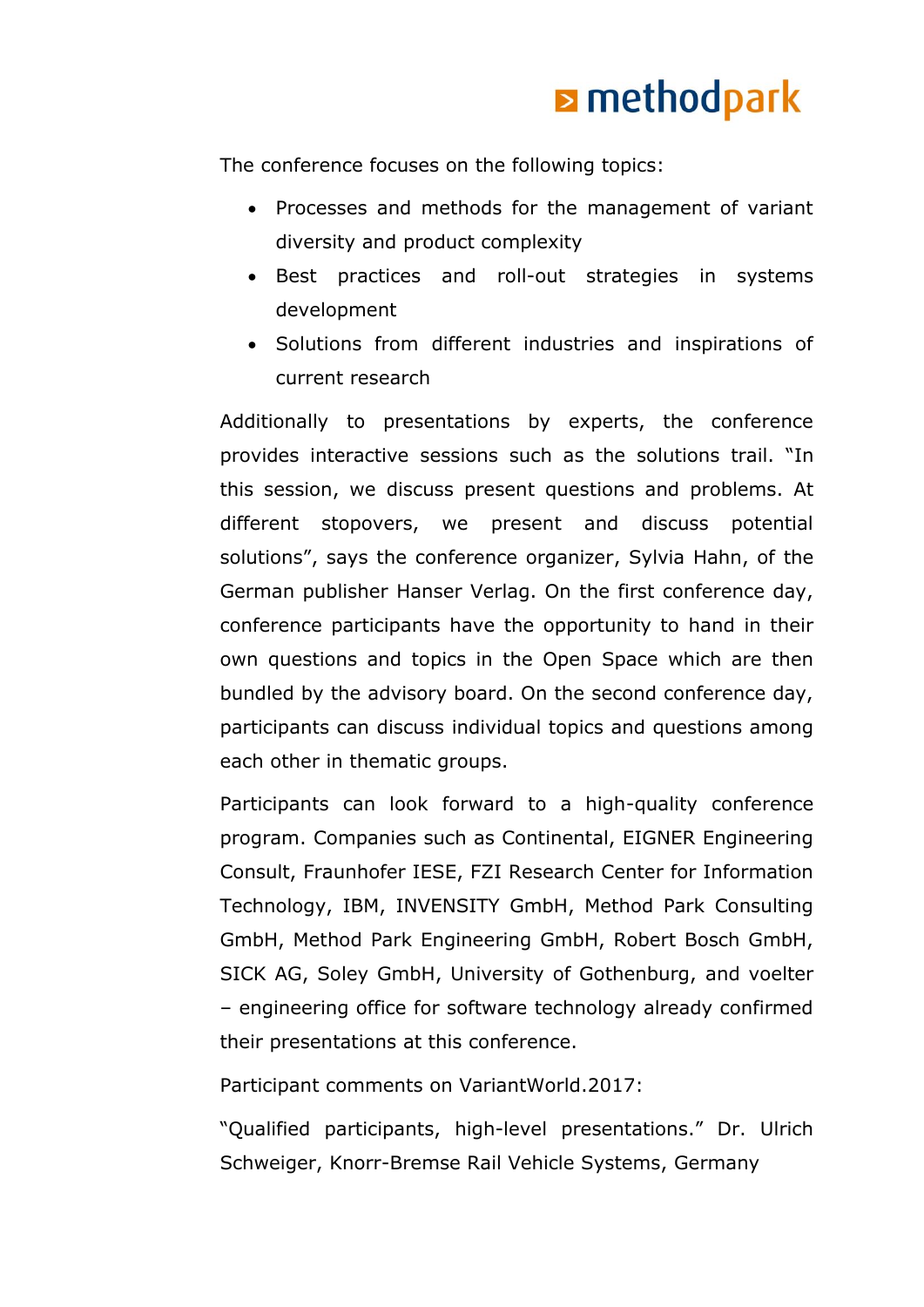"A great platform for presentations and discussions around one of the biggest challenges in product development." Florian Bruckner, Daimler Buses – EvoBus GmbH

"The conference provides a thematic overview and the opportunity for networking." Volker That, Siemens Healthcare GmbH

Please find further information and the conference agenda here: [www.variantworld.de](http://www.variantworld.de/)

*Number of characters (space characters included): 3.126*

#### **About Method Park**

Method Park is an established and successful consulting and software company for safety-critical systems in the automotive industry and medical technology area, for which the company develops advanced proprietary software solutions. Method Park brings extensive know-how to fields which have high and extremely high safety requirements. With this knowledge Method Park offers its customers a range of solutions that contributes to the success of each company. Method Park is the competent partner for consulting, coaching, training, engineering services and products for all software development processes. The "Stages" Web-based process management portal, developed by Method Park, supports users with the practical implementation of all development processes. Stages ensures the implementation of predefined quality standards and process models and can be integrated in all common development environments. Furthermore, "Stages" enables the global distribution of development tasks beyond corporate boundaries. Founded in Erlangen in 2001, Method Park employs around 170 persons at sites in Erlangen, Munich, Stuttgart, Hannover, and Frankfurt as well as in Detroit, Miami, and Pittsburgh in the USA.

#### **For further information please contact:**

Dr. Christina Ohde-Benna, PR-Assistant Method Park Holding AG, Wetterkreuz 19a, 91058 Erlangen, Germany [Christina.Ohde-Benna@methodpark.de](mailto:Christina.Ohde-Benna@methodpark.de) [www.methodpark.com](http://www.methodpark.com/)